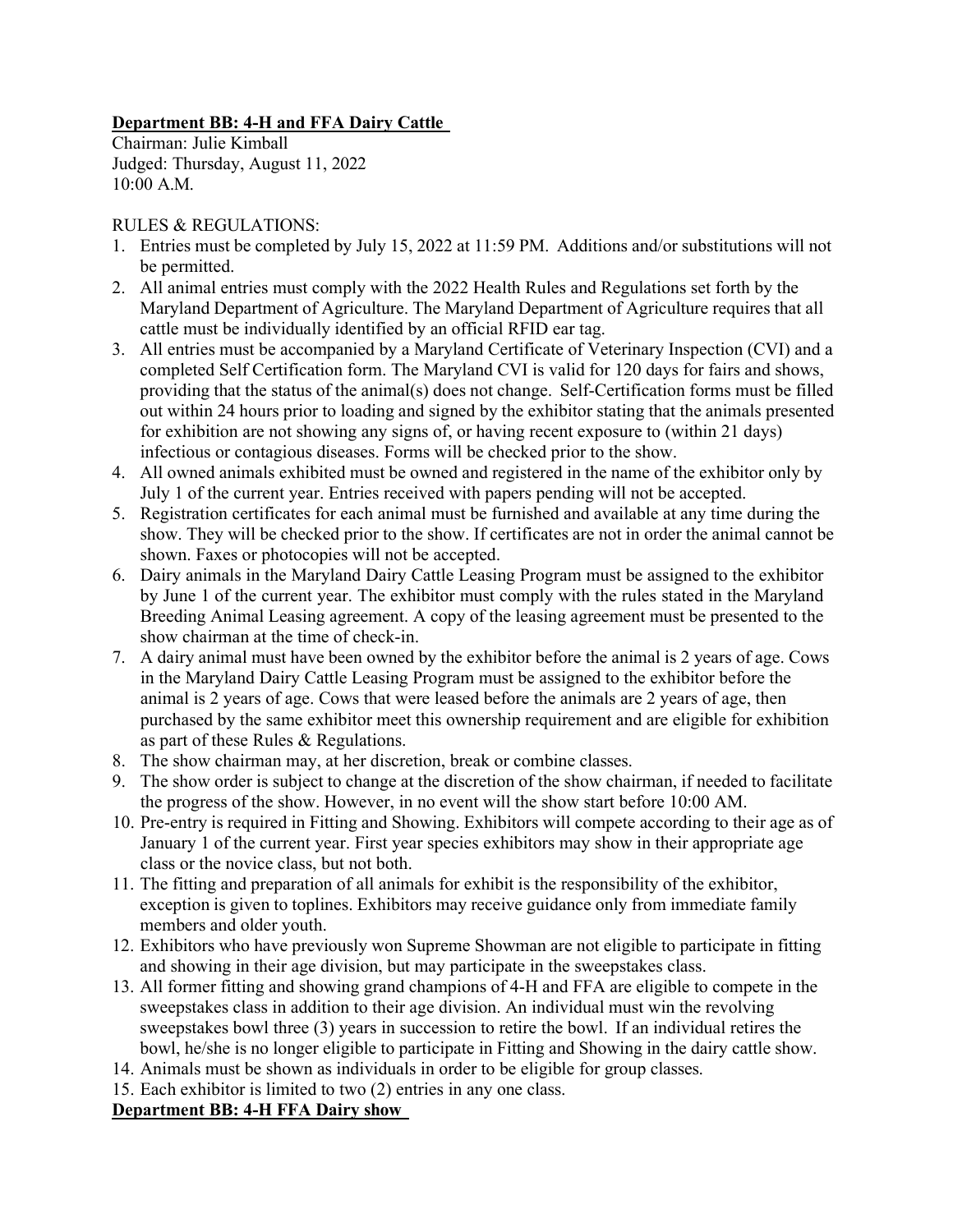## **Division 01 - Fitting & Showing**

Class **#:** 1-Senior Fitting & Showing 2-Intermediate Fitting & Showing 3-Junior Fitting & Showing 4-Novice Fitting & Showing

**Division codes are Breed codes:** 02-Ayrshire, 03-Brown Swiss, 04-Guernsey, 05-Holstein, 06- Jersey, 07-Milking Shorthorn.

Class #:

- 1- Spring Heifer Calf Born Mar. 1, 2022 May 31, 2022
- 2- Winter Heifer Calf Born Dec.1, 2021 Feb. 28, 2022
- 3- Fall Heifer Calf Born Sept.1, 2021 Nov. 30, 2021
- 4- Summer Yearling Heifer Born June 1, 2021 Aug. 31, 2021
- 5- Spring Yearling Heifer Born Mar. 1, 2021 May 31, 2021
- 6- Winter Yearling Heifer Born Dec.1 2020 Feb. 28, 2021
- 7- Fall Yearling Heifer Born Sept.1, 2020 Nov. 30, 2020
- 8- Cow Junior 2 year old Born Mar.1, 2020 Aug. 31, 2020
- 9-Cow Senior 2 year old Born Sept. 1, 2019 Feb. 28, 2020

10-Cow, 3 year old - Born Sept.1, 2018 - Aug.31, 2019

- 11-Cow, 4 year old Born Sept.1, 2017 Aug.31, 2018
- 12-Cow, 5 year old Born on or before Aug.31, 2017
- 13-Cow, Dry Cow Must have calved at least once

### **Division 08: Group Classes**

Group classes do not receive premiums.

Class #:

- 1-Dam & Daughter- Dam and one daughter bred and owned by exhibitor
- 2-Junior Herd 3 females born before August 31, 2020; bred and owned by exhibitor
- 3-Best Bred & Owned
- 4-Dairy Herd 4 cows- All must have freshened and owned by exhibitor

### **Department 101: Open Class Dairy Cattle**

Chairman: Julie Kimball Judged: Thursday, August 11, 2022 10:00 A.M.

#### RULES AND REGULATIONS:

- 1. Entries must be completed by July 15, 2022 at 11:59 PM. Open entries will be charged a nonrefundable entry fee. Additions and/or substitutions will not be permitted.
- 2. All animal entries must comply with 2021 Health Rules and Regulations set forth by Maryland Department of Agriculture. The Maryland Department of Agriculture requires that all cattle must be individually identified by an official RFID ear tag.
- 3. All entries must be accompanied by a Maryland Certificate of Veterinary Inspection (CVI) and a completed Self Certification form. The Maryland CVI is valid for 120 days for fairs and shows, providing that the status of the animal(s) does not change. Self-Certification forms must be filled out within 24 hours prior to loading and signed by the exhibitor stating that the animals presented for exhibition are not showing any signs of, or having recent exposure to (within 21 days) infectious or contagious diseases. Forms will be checked prior to the show.